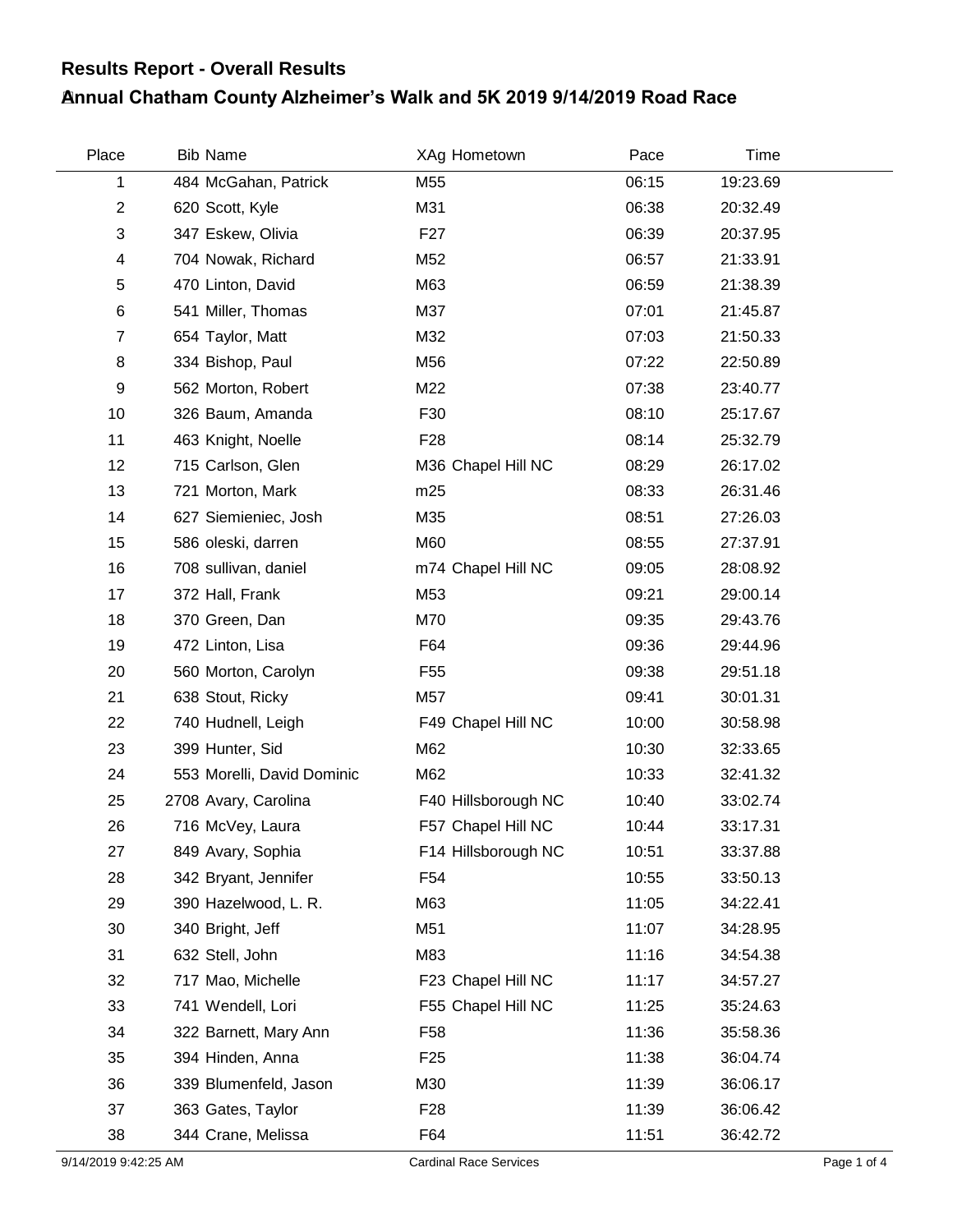| Place | <b>Bib Name</b>             | XAg Hometown       | Pace  | Time     |  |
|-------|-----------------------------|--------------------|-------|----------|--|
| 39    | 338 Blotzer, Linda          | F74                | 11:56 | 36:59.16 |  |
| 40    | 684 Williams, Justin        | M31                | 11:58 | 37:06.01 |  |
| 41    | 547 morehead, cathy         | F66                | 12:12 | 37:49.14 |  |
| 42    | 477 McDowell, John          | M69                | 12:18 | 38:07.69 |  |
| 43    | 478 McDowell, Maggie        | F30                | 12:18 | 38:07.89 |  |
| 44    | 689 Yoder, Nancy            | F63                | 12:20 | 38:13.60 |  |
| 45    | 688 Worley, Kasey           | F <sub>27</sub>    | 12:24 | 38:25.99 |  |
| 46    | 447 Kivett, Lauren          | F <sub>27</sub>    | 12:24 | 38:26.71 |  |
| 47    | 385 Haywood, Marion         | F72                | 12:49 | 39:42.65 |  |
| 48    | 353 FREUNDLICH, GARY        | M54                | 12:55 | 40:03.48 |  |
| 49    | 631 Snyder, Kris            | M53                | 13:48 | 42:47.04 |  |
| 50    | 376 Hart, Terry             | F48                | 13:48 | 42:47.17 |  |
| 51    | 604 Rogers, Chet            | M85                | 14:03 | 43:33.04 |  |
| 52    | 324 Bartlett, Arlin         | M69                | 14:05 | 43:38.90 |  |
| 53    | 341 Brown, Courtney         | F40                | 14:52 | 46:03.93 |  |
| 54    | 568 Moxley, Cheyanne        | F <sub>23</sub>    | 14:52 | 46:04.45 |  |
| 55    | 591 Pfarr, Kathy            | F <sub>58</sub>    | 15:02 | 46:36.35 |  |
| 56    | 301 alberdi, Lee            | M68                | 15:05 | 46:46.01 |  |
| 57    | 476 mandel, stanley         | M82                | 15:15 | 47:17.05 |  |
| 58    | 325 Bassett, Sally          | F <sub>58</sub>    | 15:24 | 47:44.73 |  |
| 59    | 302 Alcala, Cintia          | F62                | 15:25 | 47:46.98 |  |
| 60    | 650 Talcott, Gregory        | M72                | 15:46 | 48:52.99 |  |
| 61    | 649 Talcott, Caryl          | F70                | 15:46 | 48:53.45 |  |
| 62    | 665 Triebel, Ted            | M77                | 15:47 | 48:55.09 |  |
| 63    | 658 Triebel, Cara           | F68                | 15:47 | 48:56.00 |  |
| 64    | 729 Biddulph, Susan         | F80 Chapel Hill NC | 16:03 | 49:45.83 |  |
| 65    | 467 Liebtag, Debbie         | F68                | 16:04 | 49:46.97 |  |
| 66    | 321 Barnett, Jeff           | M61                | 16:07 | 49:58.38 |  |
| 67    | 725 Lamb, Marilyn           | F54 Chapel Hill NC | 16:16 | 50:24.22 |  |
| 68    | 728 Law, Bill               | M76 Chapel Hill NC | 16:16 | 50:25.93 |  |
| 69    | 732 O'Rourke, Maureen       | F74 Chapel Hill NC | 16:19 | 50:35.56 |  |
| 70    | 700 Bermundez, Elizabeth    | F65                | 16:20 | 50:38.88 |  |
| 71    | 709 Sullivan, Cathy         | F71 Chapel Hill NC | 16:36 | 51:27.59 |  |
| 72    | 621 Scott, Mariah           | F <sub>2</sub> 7   | 16:46 | 51:59.70 |  |
| 73    | 348 Fleming, Phyllis        | F71                | 16:47 | 52:01.54 |  |
| 74    | 357 Gallman, Minnie Gallman | F72                | 16:51 | 52:12.85 |  |
| 75    | 686 Wilson, Lee             | M77                | 16:56 | 52:29.59 |  |
| 76    | 685 Wilson, james           | M77                | 16:56 | 52:30.51 |  |
| 77    | 574 Nadas, Robbie           | M73                | 16:59 | 52:39.99 |  |
| 78    | 365 Glickman, Nita          | F73                | 17:05 | 52:58.95 |  |
| 79    | 396 Howell, Christine       | F <sub>53</sub>    | 17:07 | 53:02.83 |  |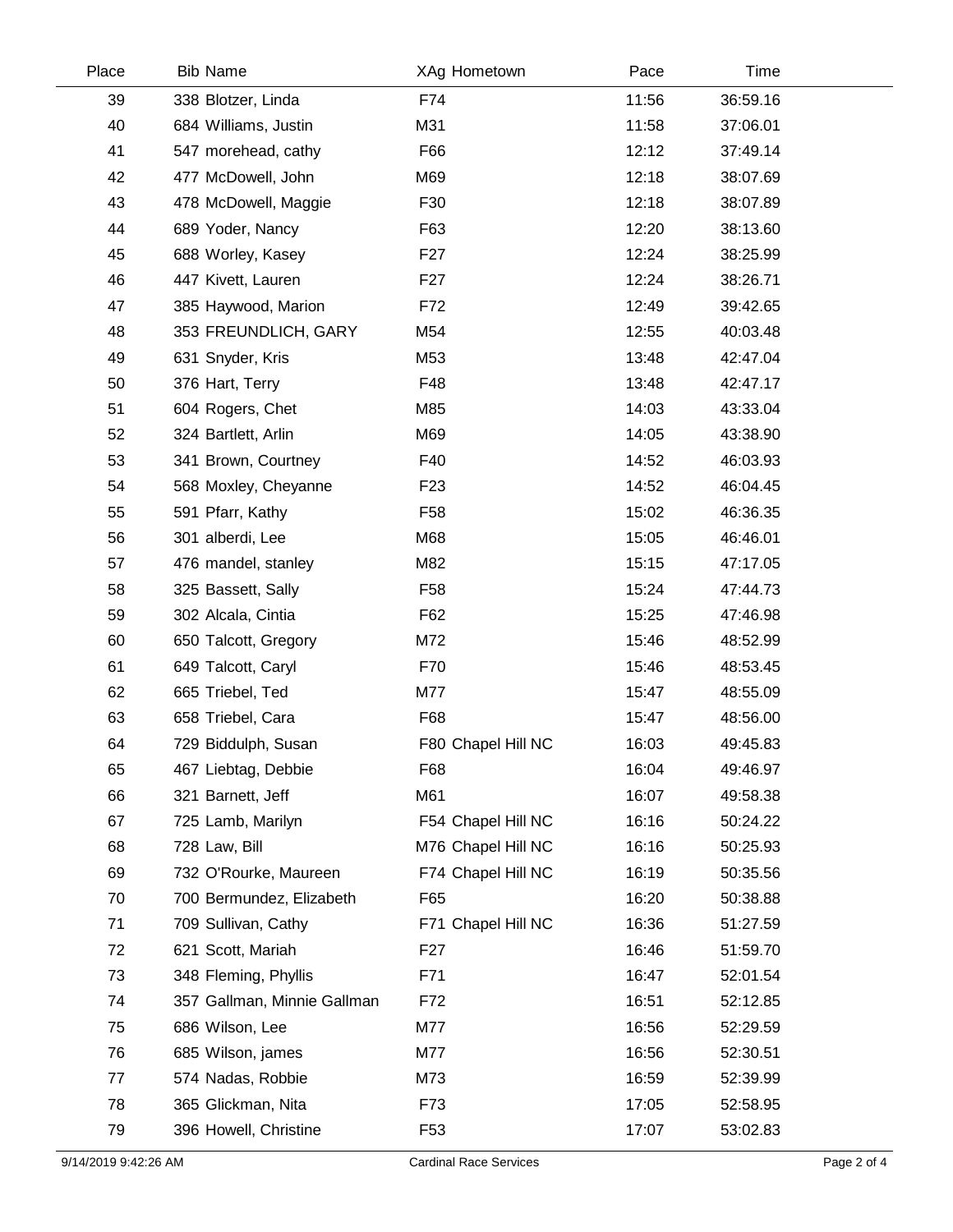| Place | <b>Bib Name</b>             | XAg Hometown       | Pace  | Time        |  |
|-------|-----------------------------|--------------------|-------|-------------|--|
| 80    | 397 Howell, ed              | M61                | 17:07 | 53:03.52    |  |
| 81    | 352 Freundlich, Donna       | F61                | 17:17 | 53:34.04    |  |
| 82    | 391 Heaton, Mary            | F77                | 17:42 | 54:51.83    |  |
| 83    | 745 Vultaggio, Lorraine     | F32 Chapel Hill NC | 18:12 | 56:26.70    |  |
| 84    | 651 tasciotti, diana        | F76                | 18:13 | 56:26.92    |  |
| 85    | 628 Smitherman, Whitney     | F31                | 18:21 | 56:54.62    |  |
| 86    | 465 Lein, Donald            | M85                | 18:24 | 57:02.06    |  |
| 87    | 466 lein, marian            | F81                | 18:24 | 57:02.73    |  |
| 88    | 682 Wigdor, Alexandra       | F79                | 18:26 | 57:09.17    |  |
| 89    | 669 Vannais, Diane          | F72                | 18:26 | 57:09.39    |  |
| 90    | 404 Johnson, Penny          | F82                | 18:28 | 57:13.77    |  |
| 91    | 358 Gallman, Philip Gallman | M78                | 18:29 | 57:17.67    |  |
| 92    | 646 Strange, Barbara        | F69                | 18:33 | 57:29.86    |  |
| 93    | 648 Strange, Lee            | M69                | 18:43 | 58:01.60    |  |
| 94    | 381 Hays, Larry             | M69                | 18:43 | 58:01.81    |  |
| 95    | 509 Miller, John            | M64                | 19:11 | 59:26.77    |  |
| 96    | 366 Godshall, Sally         | F71                | 19:15 | 59:40.23    |  |
| 97    | 687 Witmeyer, Richard       | M70                | 19:15 | 59:41.96    |  |
| 98    | 545 Miller, Trish           | F <sub>57</sub>    | 19:39 | 01:00:54.96 |  |
| 99    | 533 Miller, Kate            | F <sub>59</sub>    | 19:40 | 01:00:57.56 |  |
| 100   | 473 Loveland, Catherine     | F69                | 19:55 | 01:01:44.07 |  |
| 101   | 346 Dyess, Timothy          | M60                | 20:10 | 01:02:31.73 |  |
| 102   | 345 Dyess, Leslie           | F61                | 20:11 | 01:02:33.76 |  |
| 103   | 409 Kane, Anne              | F76                | 20:12 | 01:02:38.19 |  |
| 104   | 421 Kane, Barry             | M79                | 20:15 | 01:02:45.77 |  |
| 105   | 395 Holland, Jasmine        | F <sub>23</sub>    | 20:17 | 01:02:51.76 |  |
| 106   | 439 Kirkman, Phillip        | M45                | 20:18 | 01:02:56.22 |  |
| 107   | 749 Gaines, Brittany        | F25 Chapel Hill NC | 20:19 | 01:02:57.98 |  |
| 108   | 443 Kirkman, Shanna         | F39                | 20:19 | 01:02:58.81 |  |
| 109   | 362 Garrett, Guy            | M35                | 20:25 | 01:03:18.64 |  |
| 110   | 375 Harris, Lynn            | F63                | 20:27 | 01:03:23.65 |  |
| 111   | 364 Glickman, Larry         | M77                | 20:31 | 01:03:34.93 |  |
| 112   | 670 Waldren, Charles        | M85                | 20:31 | 01:03:35.21 |  |
| 113   | 349 Flora, Beth             | F62                | 20:47 | 01:04:24.79 |  |
| 114   | 350 Flora, Teresa           | F63                | 20:47 | 01:04:25.51 |  |
| 115   | 335 Bland, Julian           | F61                | 20:48 | 01:04:27.64 |  |
| 116   | 676 West, Cynthia           | F65                | 20:48 | 01:04:29.61 |  |
| 117   | 474 Lucas, Mary             | F77                | 21:11 | 01:05:39.76 |  |
| 118   | 706 Thomas, Judy            | F75                | 21:12 | 01:05:42.87 |  |
| 119   | 748 Hjelle, Jean            | F48 Chapel Hill NC | 21:12 | 01:05:44.63 |  |
| 120   | 464 lambert, sharon         | F <sub>59</sub>    | 21:36 | 01:06:58.05 |  |
|       |                             |                    |       |             |  |